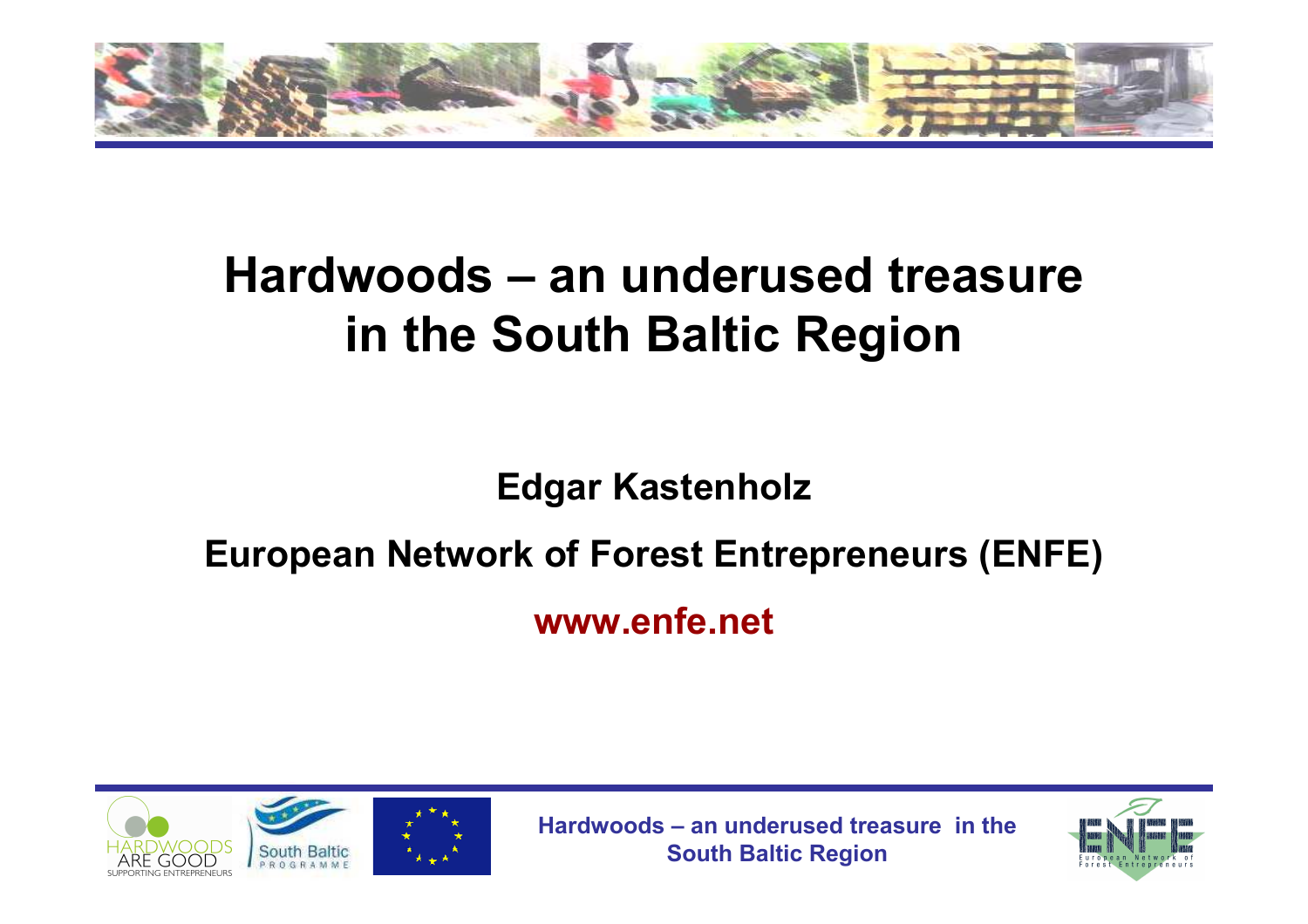

## **A SWOT ANALYSIS**

- **to describe the structure and**  •**conditions of SMEs in the hardwood value chain in the South Baltic Region.**
- $\bullet$  **based on facts and figures provided by the partners of the project** *Hardwoods are good*



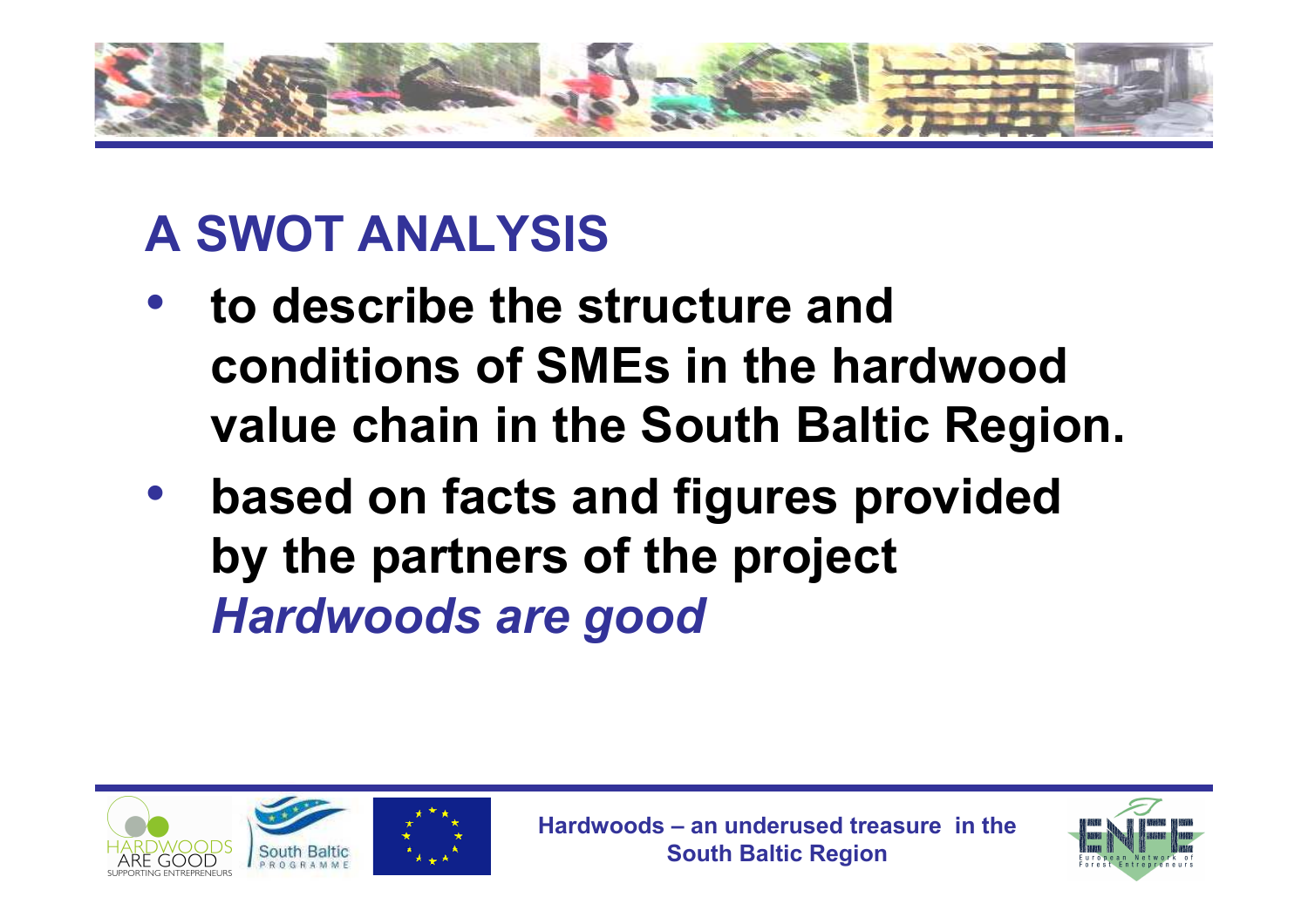

### **Strenghts:**

- • **Good growing conditions** for high quality hardwoods throughout the Region
- **Potential for good timber quality**•
- **Excellent forest management** with high competences •in managing mixed stands, particularly in Poland and **Germany**
- **Excellent infrastructure** harbours and sea routes for inter-regional trade (low cost for transport)



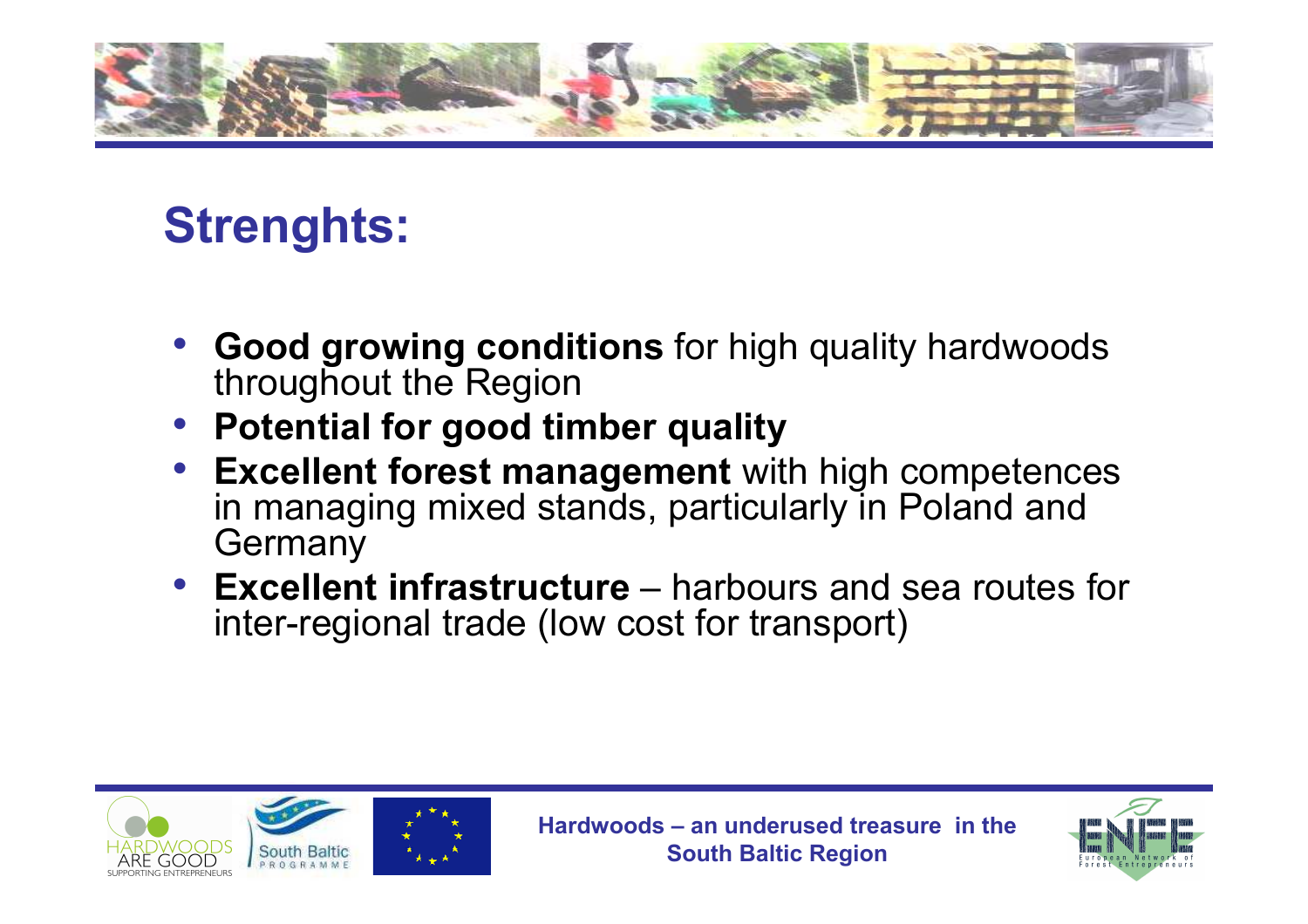

#### **Weaknesses:**

- •**Cost of harvesting** hardwoods and wood mobilisation.
- • **Qualification** of forest owners, forest management, contractors and forest workers.
- **Lack of positive attitude** towards hardwood production (SE).
- • **Low expectation of economic benefits** from hardwoods. Growing hardwoods is a long term business, compared to softwood.
- Rather **low amount of really good qualities** of hardwood timber to establish a prosperous hardwood value chain.



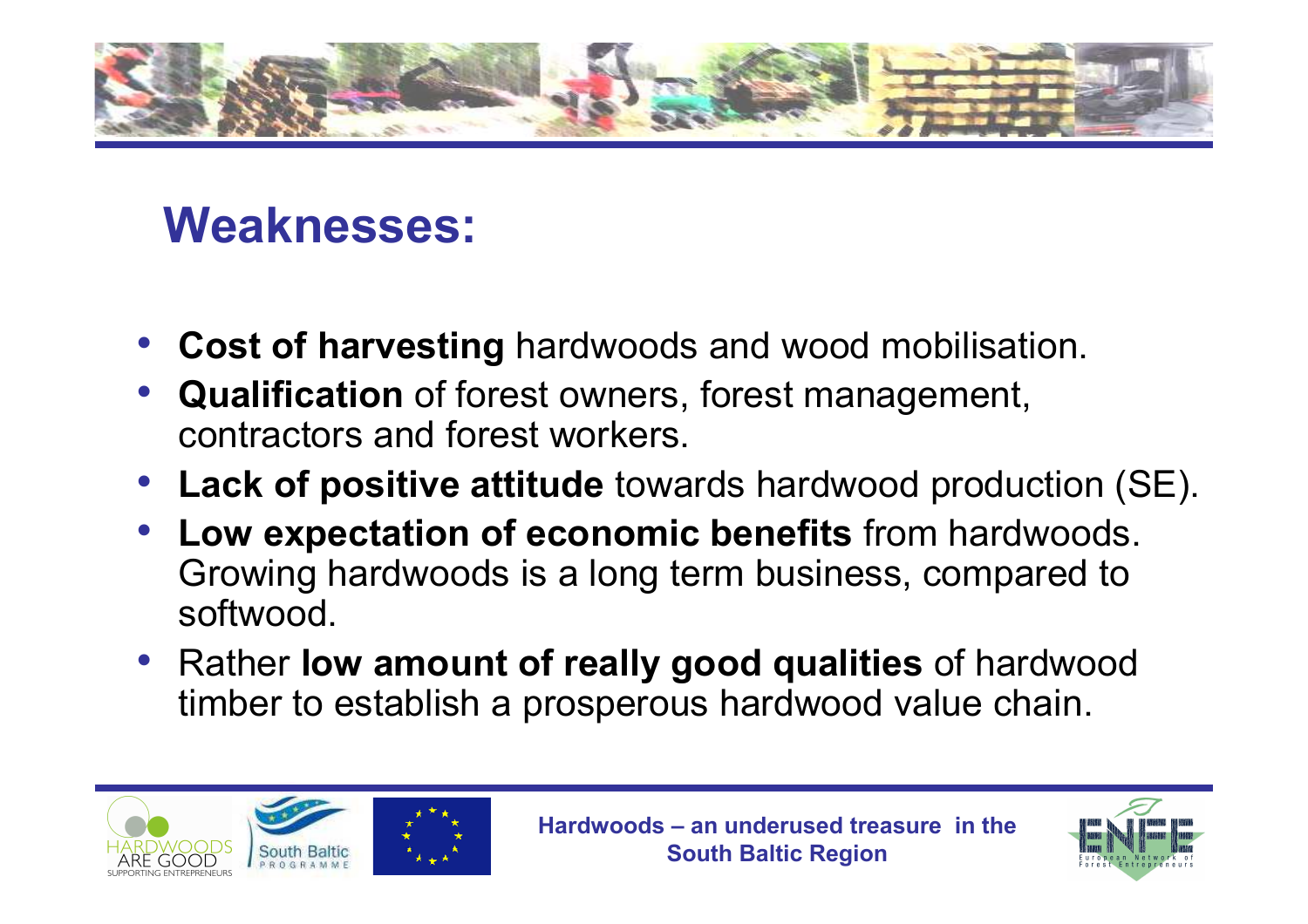

## **Opportunities:**

- Use of the high growth and quality potential.
- Development of processing enterprises.
- •Specialisation on Hardwood products.
- •Regional trademark "Baltic Wood"
- • Huge potential for non wood forest products and services: tourism, quality of life.



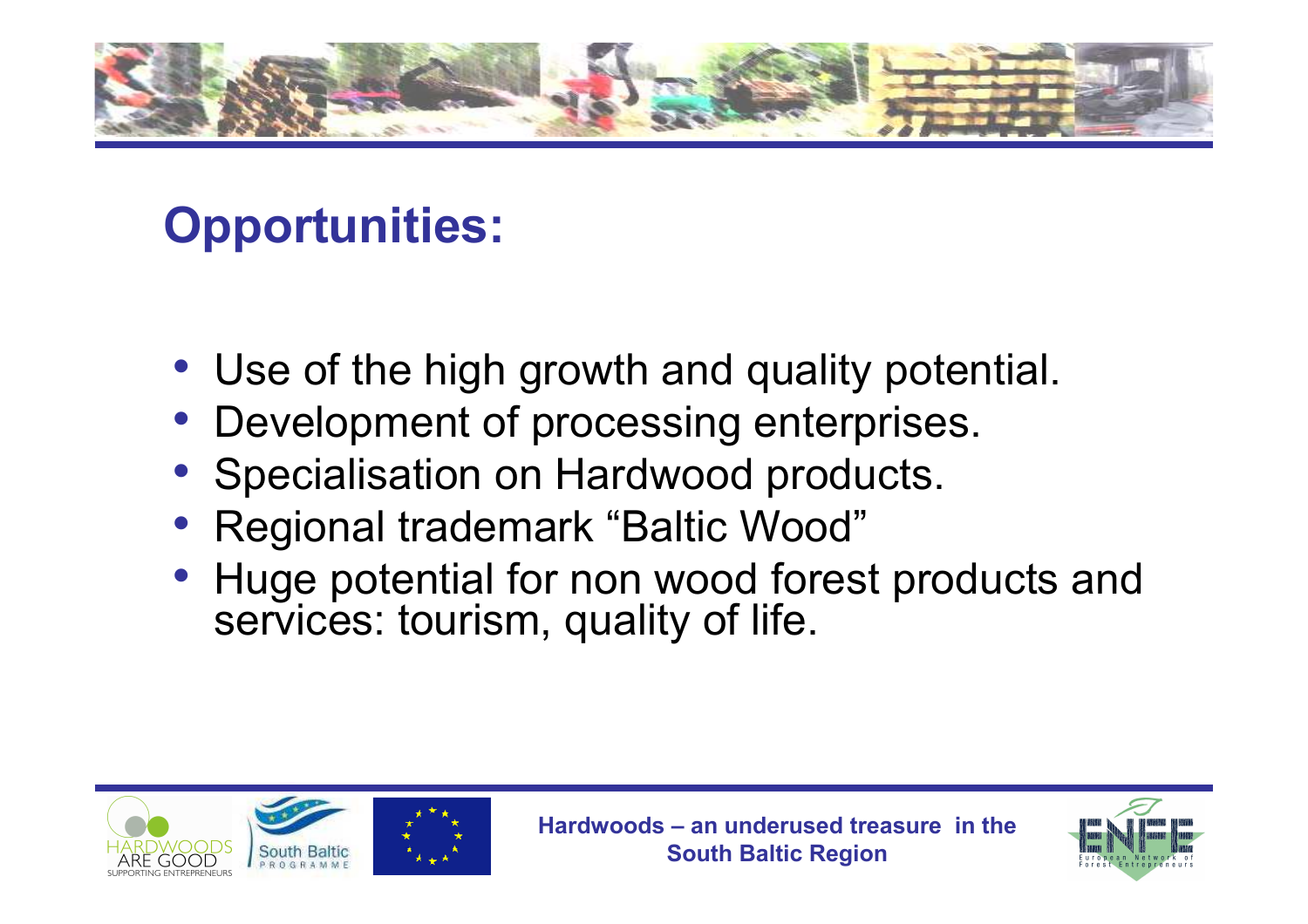

#### **Threats**

- Nature conservation limits utilisation of wood.
- Aesthetical value of the forests and effects for tourism.
- Increasing bio-energy demand
- Future lack of qualified work-force.
- Climate change which may lead tp many new<br>tree diseases Many hardwood species have tree diseases. Many hardwood species have problems; ash disease, oak



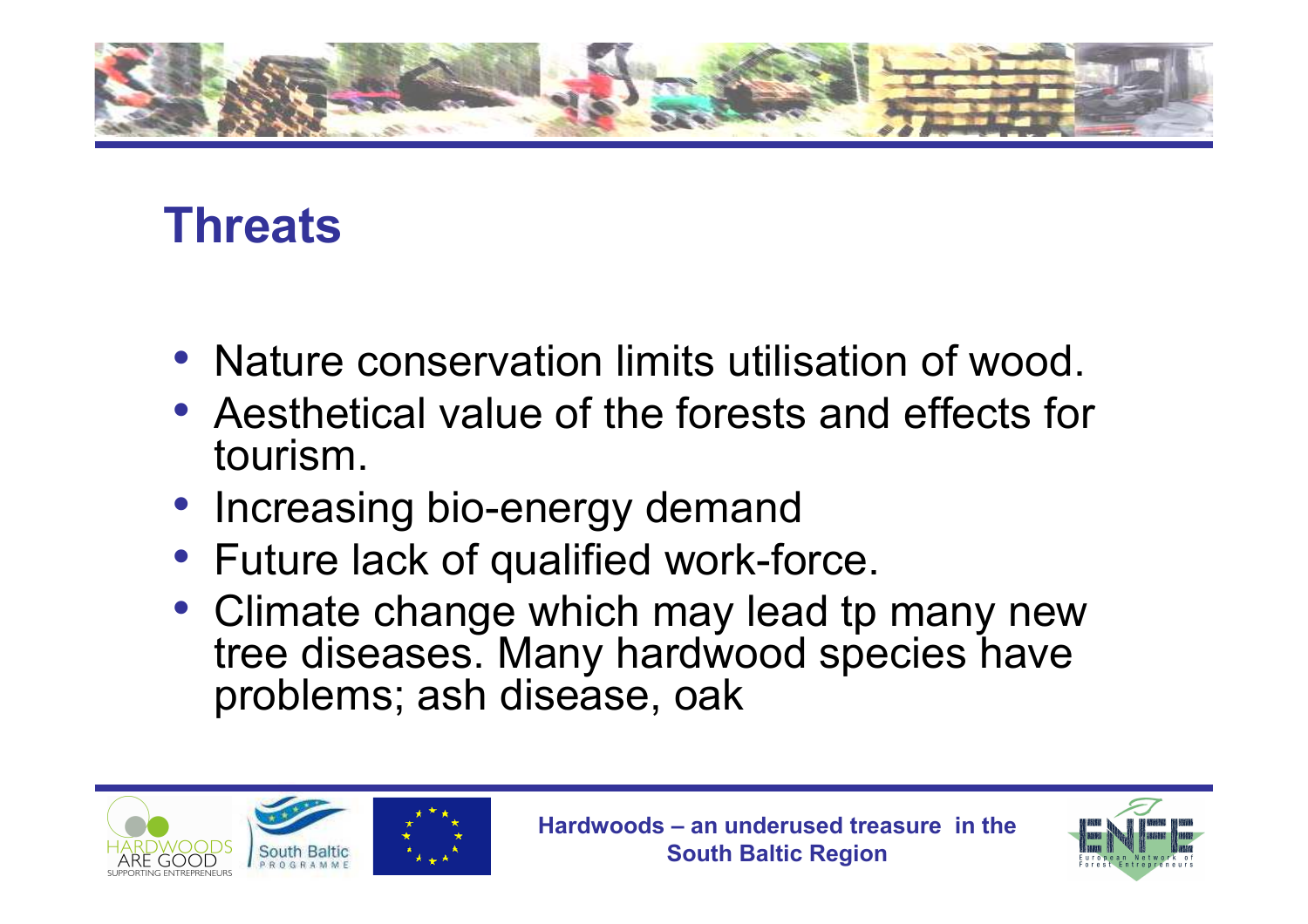

|                     | <b>Internal Factors</b>        |                                      |                                      |
|---------------------|--------------------------------|--------------------------------------|--------------------------------------|
| External<br>Factors | <b>SWOT</b><br><b>Analysis</b> | Strength                             | Weaknesses                           |
|                     | Opportunities                  | <b>Strategic</b><br><b>Goals S-O</b> | <b>Strategic</b><br><b>Goals S-W</b> |
|                     | <b>Threats</b>                 | <b>Strategic</b><br><b>Goals S-T</b> | <b>Strategic</b><br><b>Goals T-W</b> |





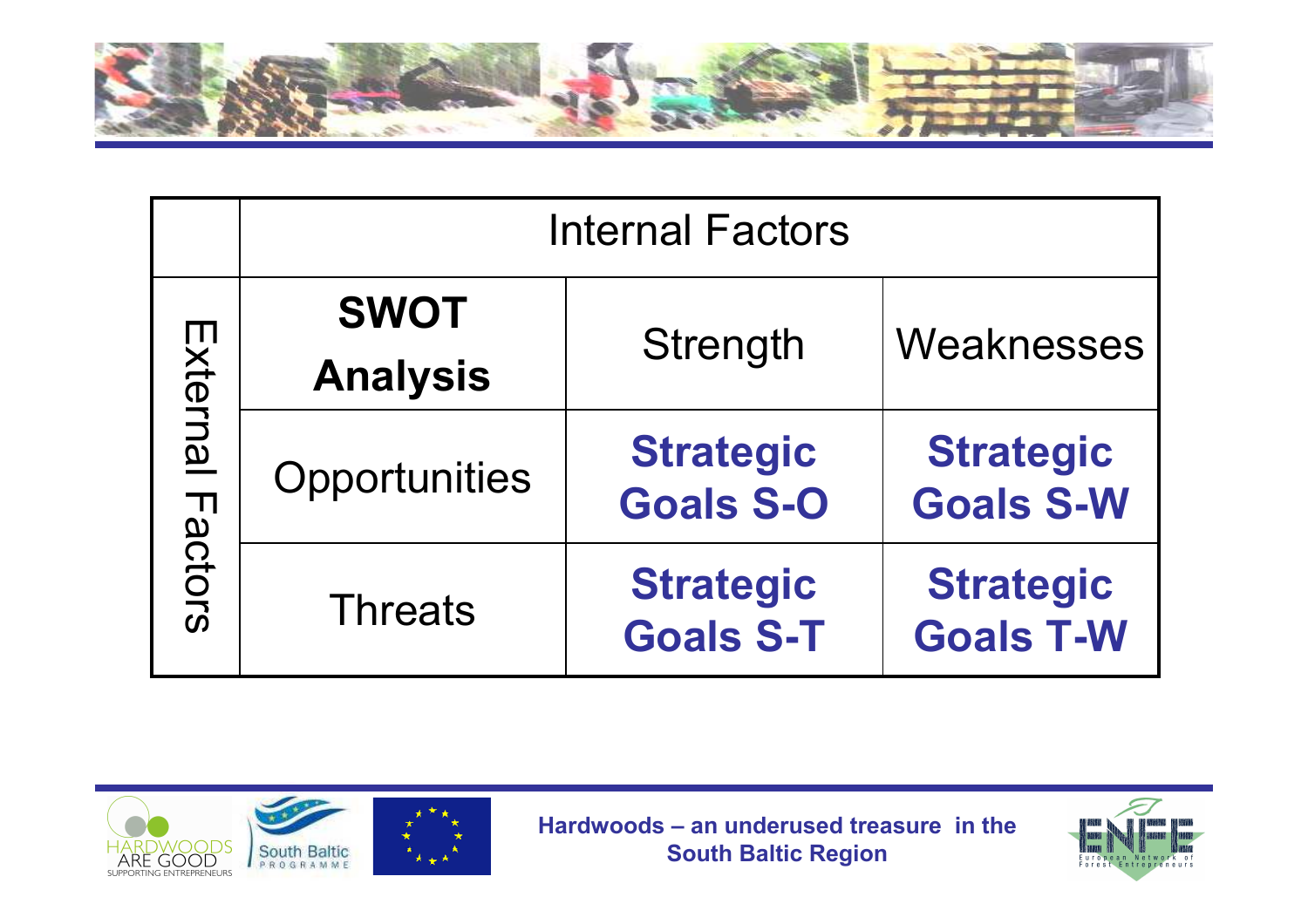

# Strategic Goals **Strenght - Opportunities**

- Encourage silvicultural treatment to enrich the timber size and quality.
- Promote hardwoods in stand regeneration.
- Develop processing enterprises specialised on hardwoods and high value end products (furniture etc.)
- Market the Region with a positive image (landscape, tourism etc.)



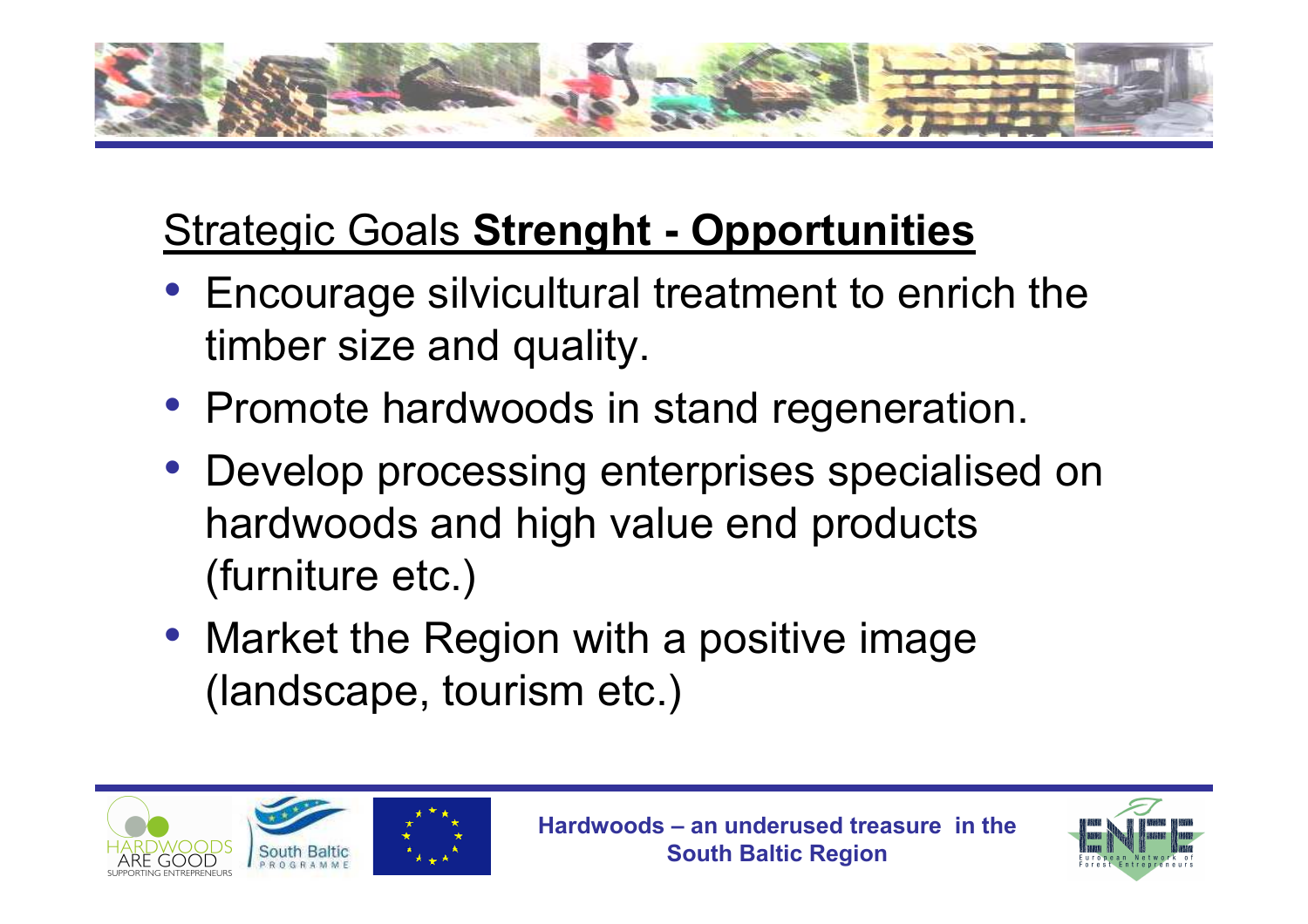

# Strategic Goals **Strenght - Threats**

- Promote the motto "protection by management"
- Foster optimisation of the raw material to serve both, energy and industrial use
- Increase the economical viability of enterprises by market development to increase the attractiveness of jobs in forest based sectors



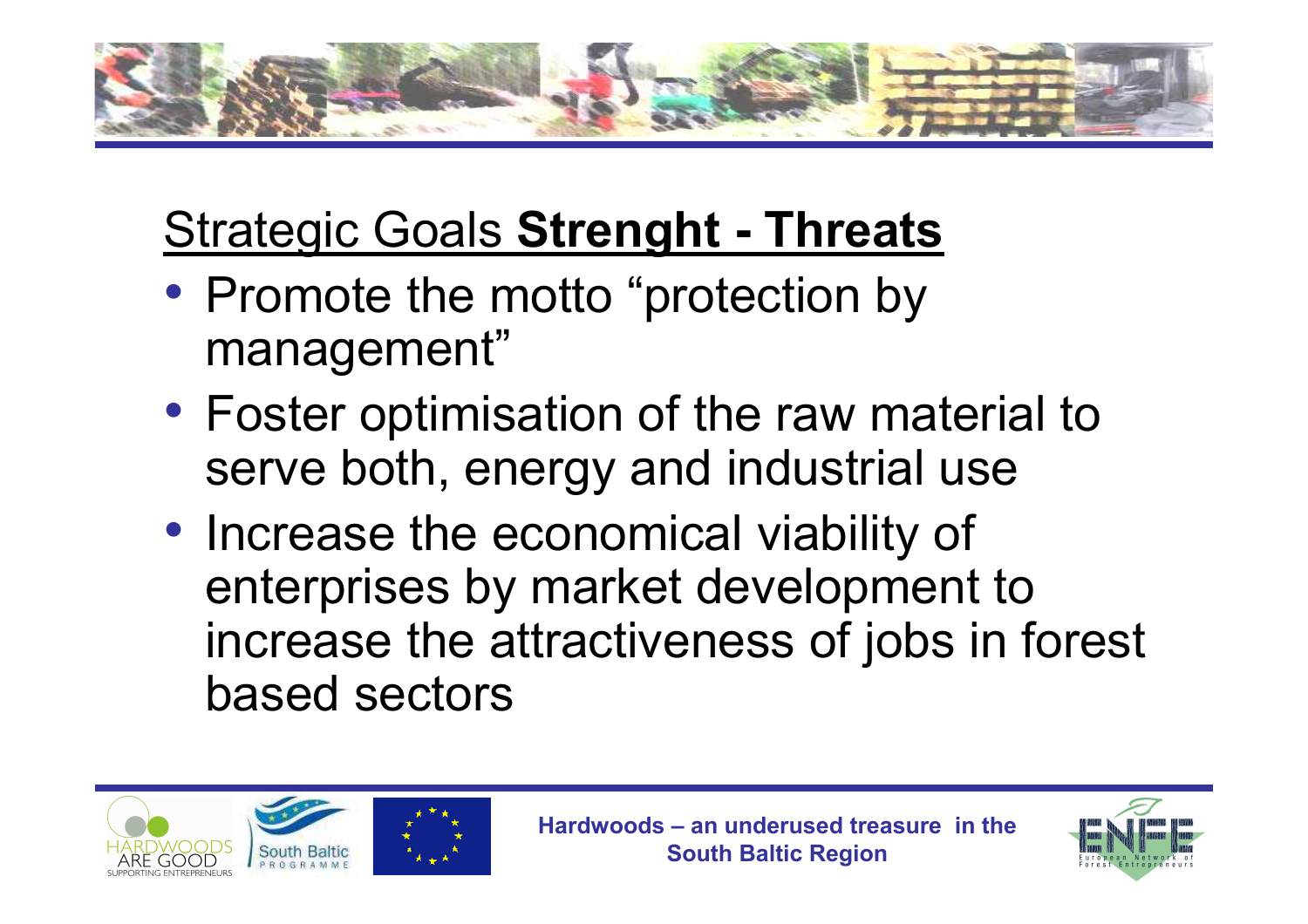

# Strategic Goals **Weaknesses - Opportunities**

- Improve competences and skills in hardwood management
- efficient harvesting technology
- timber assortment
- Establish regional market chains and customer relationships to ensure that processing enterprises get required quality
- Promote value of hardwoods ("Baltic Wood")





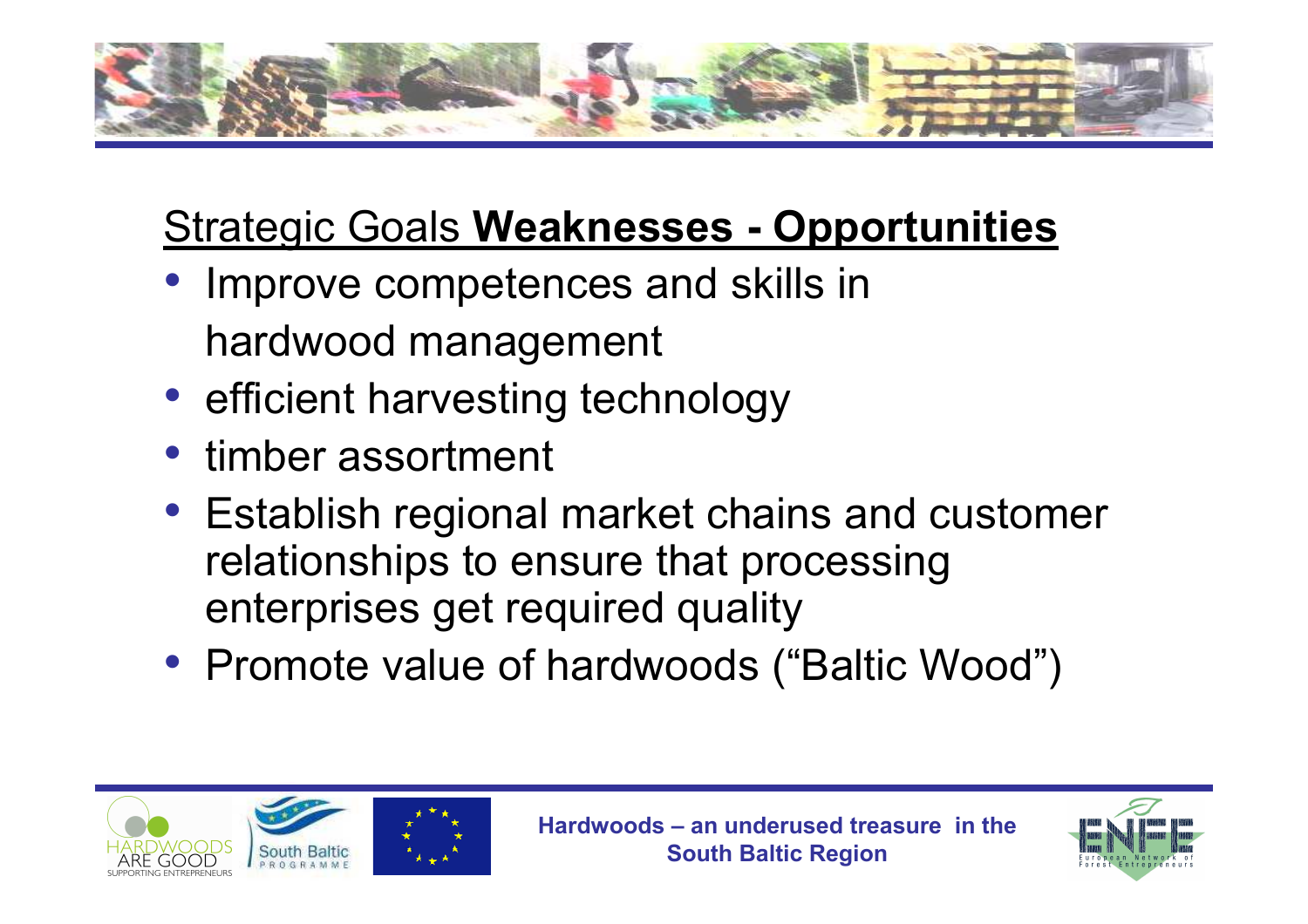

# Strategic Goals **Weaknesses - Threats**

- Foster environmentally friendly harvesting technologies
- Promote the benefit of producing and using high quality hardwood timber to maintain and reestablish hardwood stands
- Foster optimised assortment and utilisation (select end use bio fuel from thinnings and quality timber from selective final harvest)